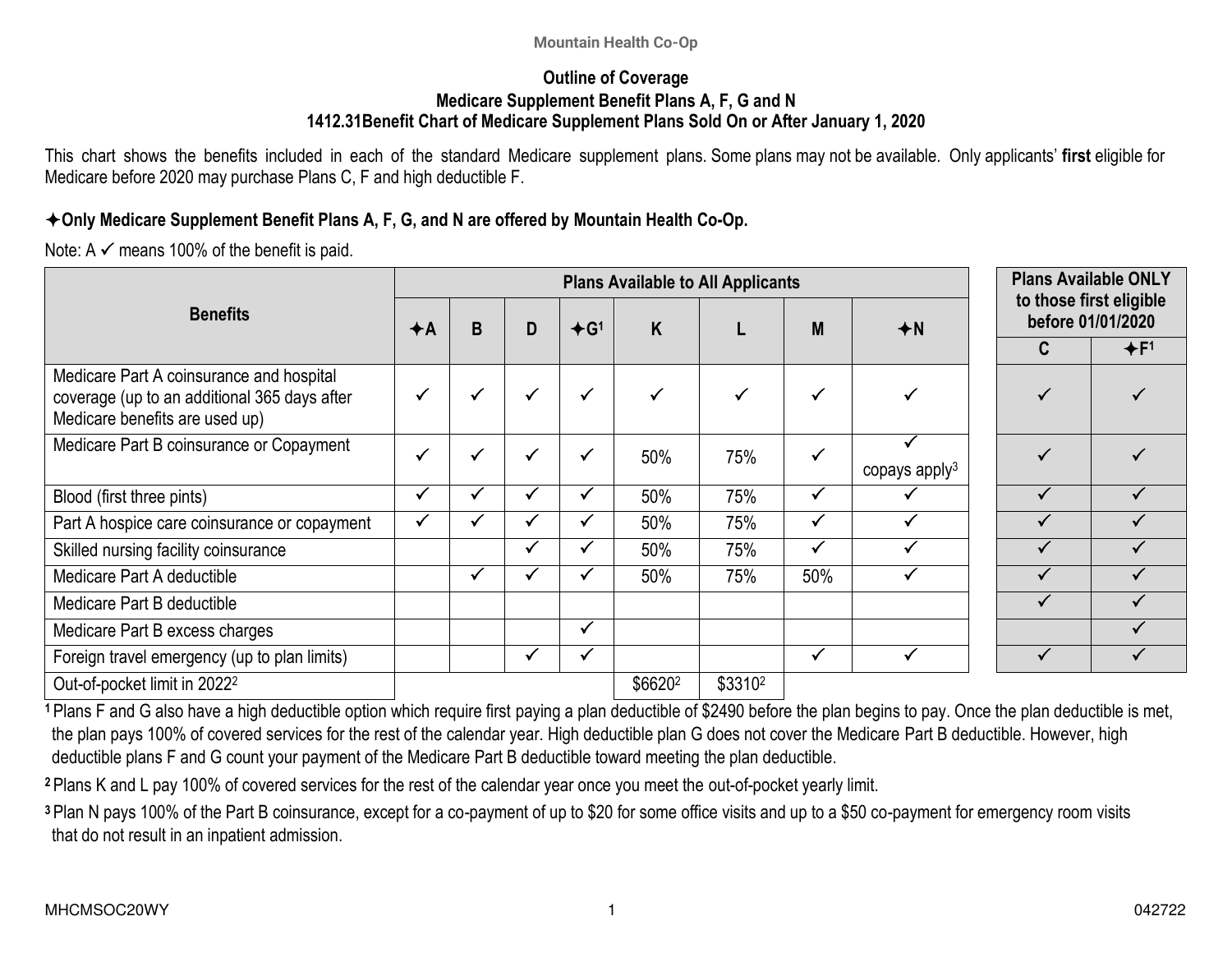### **Mountain Health Co-op Annual Premium Rates - FEMALE ZIP Codes starting with: All WY ZIP Codes**

|  |  | <b>Rates Effective: 07/01/2022</b> |
|--|--|------------------------------------|
|--|--|------------------------------------|

| <b>Preferred</b> |          | <b>Attained</b> |          | <b>Standard</b> |          |          |          |          |
|------------------|----------|-----------------|----------|-----------------|----------|----------|----------|----------|
| Plan A           | Plan F   | Plan G          | Plan N   | Age             | Plan A   | Plan F   | Plan G   | Plan N   |
| 1,482.93         | 1,575.26 | 1,323.85        | 1,011.09 | 65              | 1,705.36 | 1,811.55 | 1,522.43 | 1,162.75 |
| 1,482.93         | 1,575.26 | 1,323.85        | 1,011.09 | 66              | 1,705.36 | 1,811.55 | 1,522.43 | 1,162.75 |
| 1,482.93         | 1,575.26 | 1,323.85        | 1,011.09 | 67              | 1,705.36 | 1,811.55 | 1,522.43 | 1,162.75 |
| 1,482.93         | 1,575.26 | 1,323.85        | 1,011.09 | 68              | 1,705.36 | 1,811.55 | 1,522.43 | 1,162.75 |
| 1,534.69         | 1,619.59 | 1,375.54        | 1,044.76 | 69              | 1,764.90 | 1,862.53 | 1,581.88 | 1,201.47 |
| 1,588.82         | 1,675.89 | 1,431.80        | 1,079.09 | 70              | 1,827.14 | 1,927.29 | 1,646.59 | 1,240.95 |
| 1,636.30         | 1,729.33 | 1,487.04        | 1,125.19 | 71              | 1,881.75 | 1,988.73 | 1,710.10 | 1,293.97 |
| 1,683.78         | 1,782.76 | 1,544.14        | 1,173.74 | 72              | 1,936.35 | 2,050.18 | 1,775.76 | 1,349.80 |
| 1,731.27         | 1,854.56 | 1,611.25        | 1,225.00 | 73              | 1,990.96 | 2,132.74 | 1,852.92 | 1,408.75 |
| 1,796.53         | 1,937.16 | 1,682.85        | 1,276.75 | 74              | 2,066.01 | 2,227.73 | 1,935.28 | 1,468.25 |
| 1,872.15         | 2,021.82 | 1,761.14        | 1,332.94 | 75              | 2,152.98 | 2,325.09 | 2,025.32 | 1,532.88 |
| 1,934.68         | 2,101.53 | 1,833.87        | 1,382.00 | 76              | 2,224.89 | 2,416.76 | 2,108.95 | 1,589.30 |
| 2,000.92         | 2,185.77 | 1,912.52        | 1,438.98 | 77              | 2,301.06 | 2,513.64 | 2,199.40 | 1,654.83 |
| 2,071.11         | 2,274.85 | 1,995.70        | 1,504.76 | 78              | 2,381.78 | 2,616.09 | 2,295.07 | 1,730.46 |
| 2,147.63         | 2,371.43 | 2,083.74        | 1,574.11 | 79              | 2,469.77 | 2,727.13 | 2,396.30 | 1,810.22 |
| 2,228.78         | 2,473.74 | 2,176.98        | 1,647.33 | 80              | 2,563.10 | 2,844.80 | 2,503.52 | 1,894.43 |
| 2,306.25         | 2,581.05 | 2,274.69        | 1,723.80 | 81              | 2,652.20 | 2,968.19 | 2,615.90 | 1,982.37 |
| 2,388.58         | 2,694.90 | 2,378.33        | 1,804.68 | 82              | 2,746.86 | 3,099.13 | 2,735.08 | 2,075.38 |
| 2,476.07         | 2,815.74 | 2,488.32        | 1,892.12 | 83              | 2,847.48 | 3,238.11 | 2,861.58 | 2,175.94 |
| 2,569.09         | 2,944.12 | 2,605.16        | 1,988.70 | 84              | 2,954.46 | 3,385.73 | 2,995.93 | 2,287.01 |
| 2,668.01         | 3,080.55 | 2,729.32        | 2,091.32 | 85              | 3,068.22 | 3,542.63 | 3,138.71 | 2,405.00 |
| 2,762.12         | 3,211.75 | 2,848.06        | 2,188.01 | 86              | 3,176.44 | 3,693.51 | 3,275.28 | 2,516.22 |
| 2,862.27         | 3,351.38 | 2,974.44        | 2,290.93 | 87              | 3,291.60 | 3,854.09 | 3,420.60 | 2,634.57 |
| 2,968.88         | 3,500.04 | 3,109.00        | 2,400.51 | 88              | 3,414.21 | 4,025.04 | 3,575.33 | 2,760.59 |
| 3,082.38         | 3,658.40 | 3,252.33        | 2,517.27 | 89              | 3,544.75 | 4,207.16 | 3,740.18 | 2,894.86 |
| 3,187.80         | 3,808.70 | 3,388.67        | 2,628.98 | 90              | 3,665.97 | 4,379.99 | 3,896.97 | 3,023.32 |
| 3,280.20         | 3,947.95 | 3,514.74        | 2,731.84 | 91              | 3,772.24 | 4,540.14 | 4,041.94 | 3,141.61 |
| 3,375.29         | 4,092.02 | 3,645.20        | 2,838.40 | 92              | 3,881.58 | 4,705.83 | 4,191.99 | 3,264.16 |
| 3,459.60         | 4,224.56 | 3,765.52        | 2,937.30 | 93              | 3,978.54 | 4,858.23 | 4,330.36 | 3,377.90 |
| 3,542.56         | 4,356.85 | 3,885.71        | 3,036.37 | 94              | 4,073.95 | 5,010.38 | 4,468.57 | 3,491.82 |
| 3,623.97         | 4,488.59 | 4,005.52        | 3,135.36 | 95              | 4,167.56 | 5,161.88 | 4,606.35 | 3,605.66 |
| 3,700.07         | 4,582.85 | 4,089.65        | 3,201.20 | 96              | 4,255.07 | 5,270.28 | 4,703.09 | 3,681.37 |
| 3,774.07         | 4,674.52 | 4,171.43        | 3,265.22 | 97              | 4,340.18 | 5,375.69 | 4,797.15 | 3,755.01 |
| 3,845.78         | 4,763.33 | 4,250.69        | 3,327.26 | 98              | 4,422.64 | 5,477.83 | 4,888.30 | 3,826.36 |
| 3,915.00         | 4,849.07 | 4,327.21        | 3,387.15 | 99              | 4,502.25 | 5,576.42 | 4,976.28 | 3,895.23 |

Modal Factors: Semi-Annual: 0.5200 Quarterly: 0.2650 Monthly: 0.0833

The above rates do not include the \$25 one-time policy fee.

To calculate a Household discount:

Annual premium x modal factor = modal premium (round to nearest whole cent)

Modal premium x .93 = discounted premium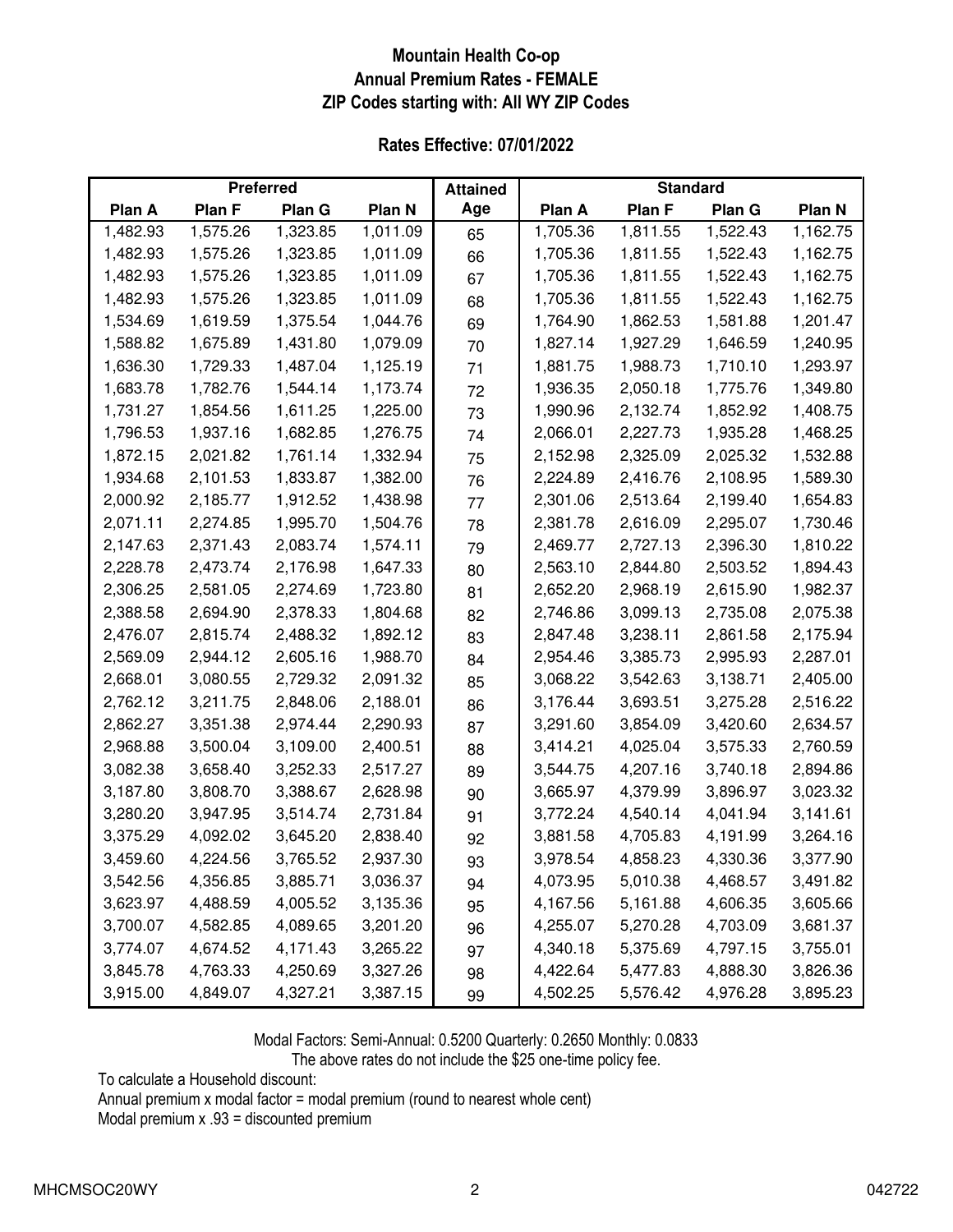### **Mountain Health Co-op Annual Premium Rates - MALE ZIP Codes starting with: All WY ZIP Codes**

|  |  | <b>Rates Effective: 07/01/2022</b> |
|--|--|------------------------------------|
|--|--|------------------------------------|

| <b>Preferred</b> |          | <b>Attained</b> |          | <b>Standard</b> |          |          |          |          |
|------------------|----------|-----------------|----------|-----------------|----------|----------|----------|----------|
| Plan A           | Plan F   | Plan G          | Plan N   | Age             | Plan A   | Plan F   | Plan G   | Plan N   |
| 1,683.12         | 1,787.93 | 1,502.56        | 1,147.59 | 65              | 1,935.58 | 2,056.11 | 1,727.95 | 1,319.71 |
| 1,683.12         | 1,787.93 | 1,502.56        | 1,147.59 | 66              | 1,935.58 | 2,056.11 | 1,727.95 | 1,319.71 |
| 1,683.12         | 1,787.93 | 1,502.56        | 1,147.59 | 67              | 1,935.58 | 2,056.11 | 1,727.95 | 1,319.71 |
| 1,683.12         | 1,787.93 | 1,502.56        | 1,147.59 | 68              | 1,935.58 | 2,056.11 | 1,727.95 | 1,319.71 |
| 1,741.88         | 1,838.24 | 1,561.25        | 1,185.81 | 69              | 2,003.16 | 2,113.97 | 1,795.43 | 1,363.69 |
| 1,803.31         | 1,902.14 | 1,625.11        | 1,224.76 | 70              | 2,073.80 | 2,187.47 | 1,868.86 | 1,408.47 |
| 1,857.20         | 1,962.79 | 1,687.80        | 1,277.09 | 71              | 2,135.78 | 2,257.21 | 1,940.97 | 1,468.66 |
| 1,911.09         | 2,023.43 | 1,752.60        | 1,332.20 | 72              | 2,197.76 | 2,326.95 | 2,015.49 | 1,532.02 |
| 1,964.98         | 2,104.92 | 1,828.75        | 1,390.38 | 73              | 2,259.73 | 2,420.66 | 2,103.07 | 1,598.93 |
| 2,039.07         | 2,198.67 | 1,910.03        | 1,449.11 | 74              | 2,344.92 | 2,528.47 | 2,196.54 | 1,666.47 |
| 2,124.90         | 2,294.75 | 1,998.91        | 1,512.88 | 75              | 2,443.62 | 2,638.98 | 2,298.74 | 1,739.82 |
| 2,195.87         | 2,385.24 | 2,081.44        | 1,568.56 | 76              | 2,525.24 | 2,743.02 | 2,393.65 | 1,803.85 |
| 2,271.05         | 2,480.85 | 2,170.72        | 1,633.24 | 77              | 2,611.71 | 2,852.99 | 2,496.31 | 1,878.23 |
| 2,350.72         | 2,581.96 | 2,265.12        | 1,707.89 | 78              | 2,703.32 | 2,969.24 | 2,604.89 | 1,964.08 |
| 2,437.55         | 2,691.56 | 2,365.04        | 1,786.62 | 79              | 2,803.19 | 3,095.30 | 2,719.80 | 2,054.61 |
| 2,529.66         | 2,807.68 | 2,470.86        | 1,869.72 | 80              | 2,909.12 | 3,228.83 | 2,841.49 | 2,150.19 |
| 2,617.60         | 2,929.49 | 2,581.77        | 1,956.51 | 81              | 3,010.25 | 3,368.91 | 2,969.03 | 2,249.98 |
| 2,711.04         | 3,058.70 | 2,699.40        | 2,048.30 | 82              | 3,117.69 | 3,517.51 | 3,104.31 | 2,355.55 |
| 2,810.35         | 3,195.87 | 2,824.25        | 2,147.57 | 83              | 3,231.89 | 3,675.25 | 3,247.89 | 2,469.68 |
| 2,915.91         | 3,341.57 | 2,956.84        | 2,257.16 | 84              | 3,353.30 | 3,842.81 | 3,400.38 | 2,595.75 |
| 3,028.19         | 3,496.43 | 3,097.77        | 2,373.63 | 85              | 3,482.42 | 4,020.89 | 3,562.44 | 2,729.69 |
| 3,135.00         | 3,645.34 | 3,232.56        | 2,483.41 | 86              | 3,605.26 | 4,192.15 | 3,717.43 | 2,855.91 |
| 3,248.68         | 3,803.81 | 3,375.99        | 2,600.21 | 87              | 3,735.98 | 4,374.38 | 3,882.39 | 2,990.24 |
| 3,369.68         | 3,972.54 | 3,528.70        | 2,724.58 | 88              | 3,875.13 | 4,568.42 | 4,058.01 | 3,133.26 |
| 3,498.52         | 4,152.29 | 3,691.40        | 2,857.09 | 89              | 4,023.29 | 4,775.13 | 4,245.11 | 3,285.66 |
| 3,618.15         | 4,322.86 | 3,846.14        | 2,983.88 | 90              | 4,160.88 | 4,971.30 | 4,423.05 | 3,431.47 |
| 3,723.04         | 4,480.92 | 3,989.23        | 3,100.63 | 91              | 4,281.48 | 5,153.06 | 4,587.61 | 3,565.73 |
| 3,830.95         | 4,644.43 | 4,137.32        | 3,221.58 | 92              | 4,405.59 | 5,341.11 | 4,757.91 | 3,704.82 |
| 3,926.65         | 4,794.88 | 4,273.87        | 3,333.84 | 93              | 4,515.65 | 5,514.11 | 4,914.95 | 3,833.92 |
| 4,020.81         | 4,945.02 | 4,410.28        | 3,446.27 | 94              | 4,623.93 | 5,686.78 | 5,071.83 | 3,963.21 |
| 4,113.20         | 5,094.56 | 4,546.27        | 3,558.63 | 95              | 4,730.18 | 5,858.74 | 5,228.21 | 4,092.43 |
| 4,199.57         | 5,201.54 | 4,641.74        | 3,633.37 | 96              | 4,829.52 | 5,981.77 | 5,338.00 | 4,178.36 |
| 4,283.57         | 5,305.57 | 4,734.58        | 3,706.03 | 97              | 4,926.10 | 6,101.41 | 5,444.75 | 4,261.94 |
| 4,364.96         | 5,406.38 | 4,824.53        | 3,776.44 | 98              | 5,019.69 | 6,217.33 | 5,548.21 | 4,342.91 |
| 4,443.53         | 5,503.69 | 4,911.38        | 3,844.43 | 99              | 5,110.05 | 6,329.24 | 5,648.08 | 4,421.08 |

Modal Factors: Semi-Annual: 0.5200 Quarterly: 0.2650 Monthly: 0.0833

The above rates do not include the \$25 one-time policy fee.

To calculate a Household discount:

Annual premium x modal factor = modal premium (round to nearest whole cent)

Modal premium x .93 = discounted premium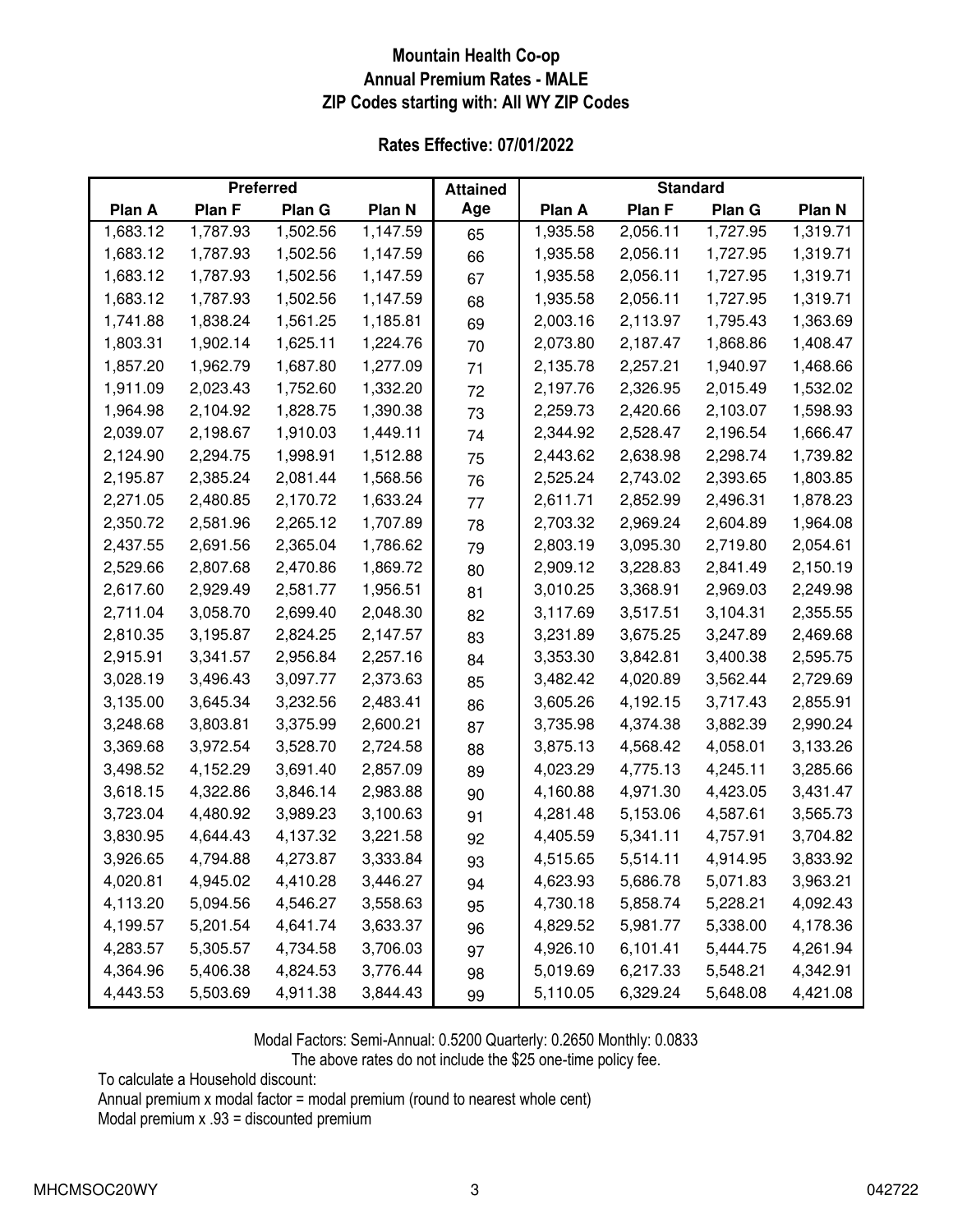### **Outline of Coverage Medicare Supplement Benefit Plans A, F, G and N**

**Disclosures.** Use this outline to compare benefits and premiums among policies.

**Premium Information.** Mountain Health Co-Op can only raise your premium if we raise the premium for all policies like yours in the same geographic area of the state where you live. Premiums for this policy will increase due to the increase in your age.

**Household Premium Discount.** You are eligible for a Household Premium Discount if for the past year you have resided with: (1) your spouse (including civil union/domestic partner) or (2) at least one, but not more than three, other adults. For the purpose of this discount, a civil union partner or domestic partner will be considered a legal spouse when such partnerships are valid and recognized in your state of residence. We may request additional documentation to determine eligibility. The discounted rate will be 7 percent lower than the individual rate and will be removed if the other adult or spouse no longer resides with you (other than in the case of his/her death).

### **Read Your Policy Very Carefully. This is only an outline describing your policy's most important features. The policy is your insurance contract. You must read the policy itself to understand all of the rights and duties of both you and us.**

**Right to Return Policy.** If you find that you are not satisfied with your policy, you may return it to us at our Medicare Supplement Administrative Office P.O. Box 410035, Salt Lake City, UT 84141-0035. If you send the policy back to us within 30 days after you receive it, we will treat the policy as if it had never been issued and return all of your payments.

Policy Replacement. If you are replacing another health insurance policy, do NOT cancel it until you have actually received your new policy and are sure you want to keep it.

**Notice.** The policy may not fully cover all of your medical costs. Neither we nor our agents are connected with Medicare. This outline does not give all the details of Medicare coverage. Contact your local Social Security office or consult "Medicare & You" for more details.

**Complete Answers Are Very Important.** When you fill out the application for the new policy, be sure to answer truthfully and completely all questions about your medical and health history. We may cancel your policy and refuse to pay any claims if you leave out or falsify important medical information. **Review the application carefully before you sign it. Be certain that all information has been properly recorded.** 

# **PLEASE REFER TO YOUR POLICY FOR DETAILS.**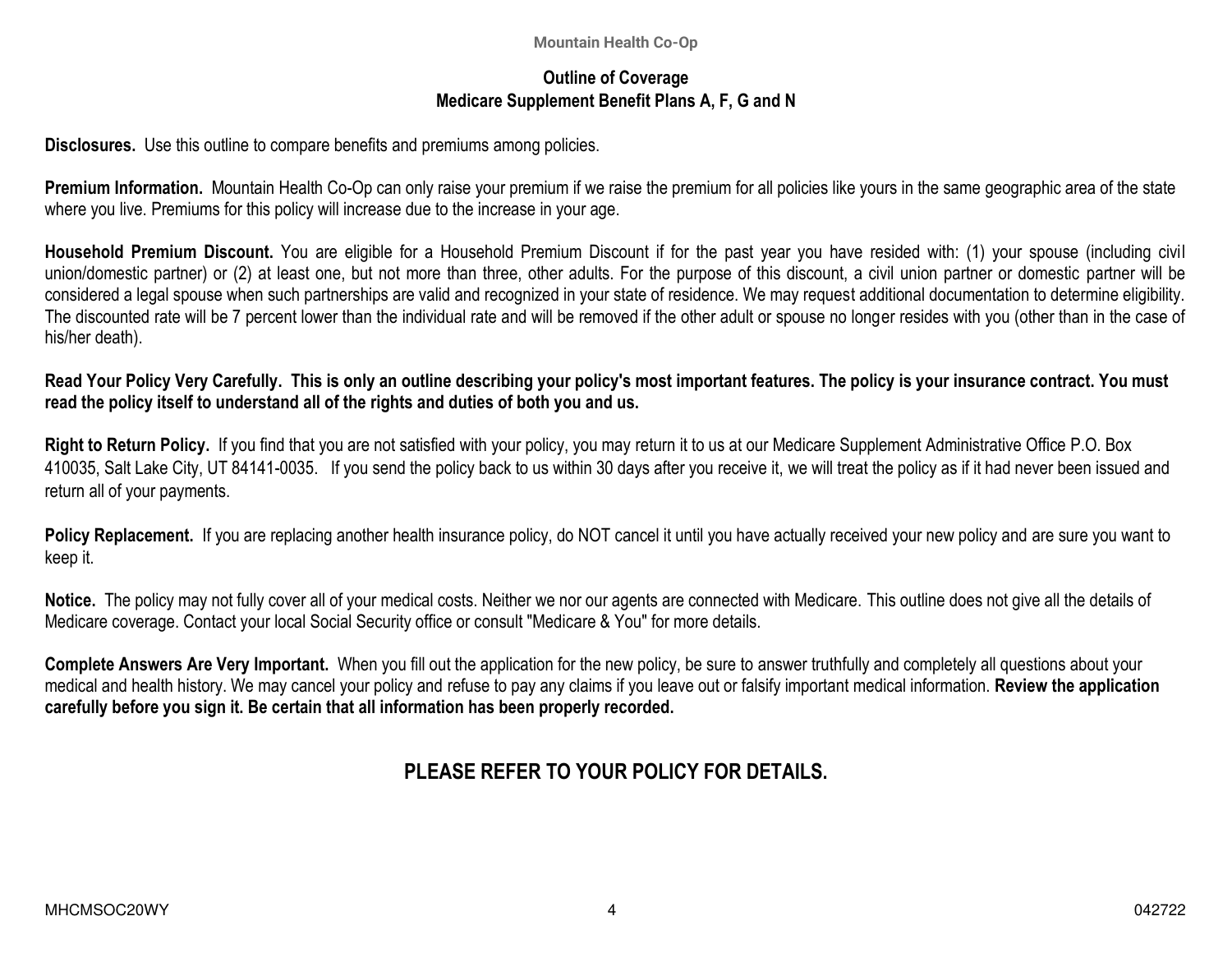### **Outline of Coverage Medicare Supplement Benefit Plans A, F, G and N**

## **Plan A**

# **Medicare Part A – Hospital Services Per Benefit Period**

\*A benefit period begins on the first day you receive service as an inpatient in a hospital and ends after you have been out of the hospital and have not received skilled care in any other facility for 60 days in a row.

| <b>Services</b>                                                       | <b>Medicare Pays</b>     | <b>Plan A Pays</b>                 | You Pay                  |
|-----------------------------------------------------------------------|--------------------------|------------------------------------|--------------------------|
| Hospitalization                                                       |                          |                                    |                          |
| Semiprivate room and board, general nursing and miscellaneous         |                          |                                    |                          |
| services and supplies.                                                |                          |                                    |                          |
| First 60 days                                                         | All but \$1556           | \$0                                | \$1556 Part A Deductible |
| 61 <sup>st</sup> thru 90 <sup>th</sup> day                            | All but \$389 a day      | $$389a$ day                        | \$0                      |
| 91 <sup>st</sup> day and after                                        |                          |                                    |                          |
| While using 60 lifetime reserve days                                  | All but \$778 a day      | $$778a$ day                        | \$0                      |
| Once lifetime reserve days are used                                   |                          |                                    |                          |
| Additional 365 days<br>$\blacksquare$                                 | \$0                      | 100% of Medicare Eligible Expenses | $$0**$                   |
| Beyond the additional 365 days                                        | \$0                      | \$0                                | All Costs                |
| <b>Skilled Nursing Facility Care</b>                                  |                          |                                    |                          |
| You must meet Medicare's requirements, including having been in a     |                          |                                    |                          |
| hospital for at least 3 days and entered a Medicare approved facility |                          |                                    |                          |
| within 30 days after leaving the hospital.                            |                          |                                    |                          |
| First 20 days                                                         | All approved amounts     | \$0                                | \$0                      |
| 21 <sup>st</sup> thru 100 <sup>th</sup> days                          | All but \$194.50 a day   | \$0                                | Up to \$194.50 a day     |
| 101 <sup>st</sup> day and after                                       | \$0                      | \$0                                | All Costs                |
| <b>Blood</b>                                                          |                          |                                    |                          |
| First 3 pints                                                         | \$0                      | 3 pints                            | \$0                      |
| Additional amounts                                                    | 100%                     | \$0                                | \$0                      |
| <b>Hospice Care</b>                                                   |                          |                                    |                          |
| You must meet Medicare's requirements, including a doctor's           | All but very limited     | Medicare copayment/coinsurance     | \$0                      |
| certification of terminal illness.                                    | copayment/coinsurance    |                                    |                          |
|                                                                       | for outpatient drugs and |                                    |                          |
|                                                                       | inpatient respite care.  |                                    |                          |

\*\*When your Medicare Part A hospital benefits are exhausted, the insurer stands in the place of Medicare and will pay whatever amount Medicare would have paid for up to an additional 365 days as provided in the policy's "Core Benefits." During this time, the hospital is prohibited from billing you for the balance based on any difference between its billed charges and the amount Medicare would have paid.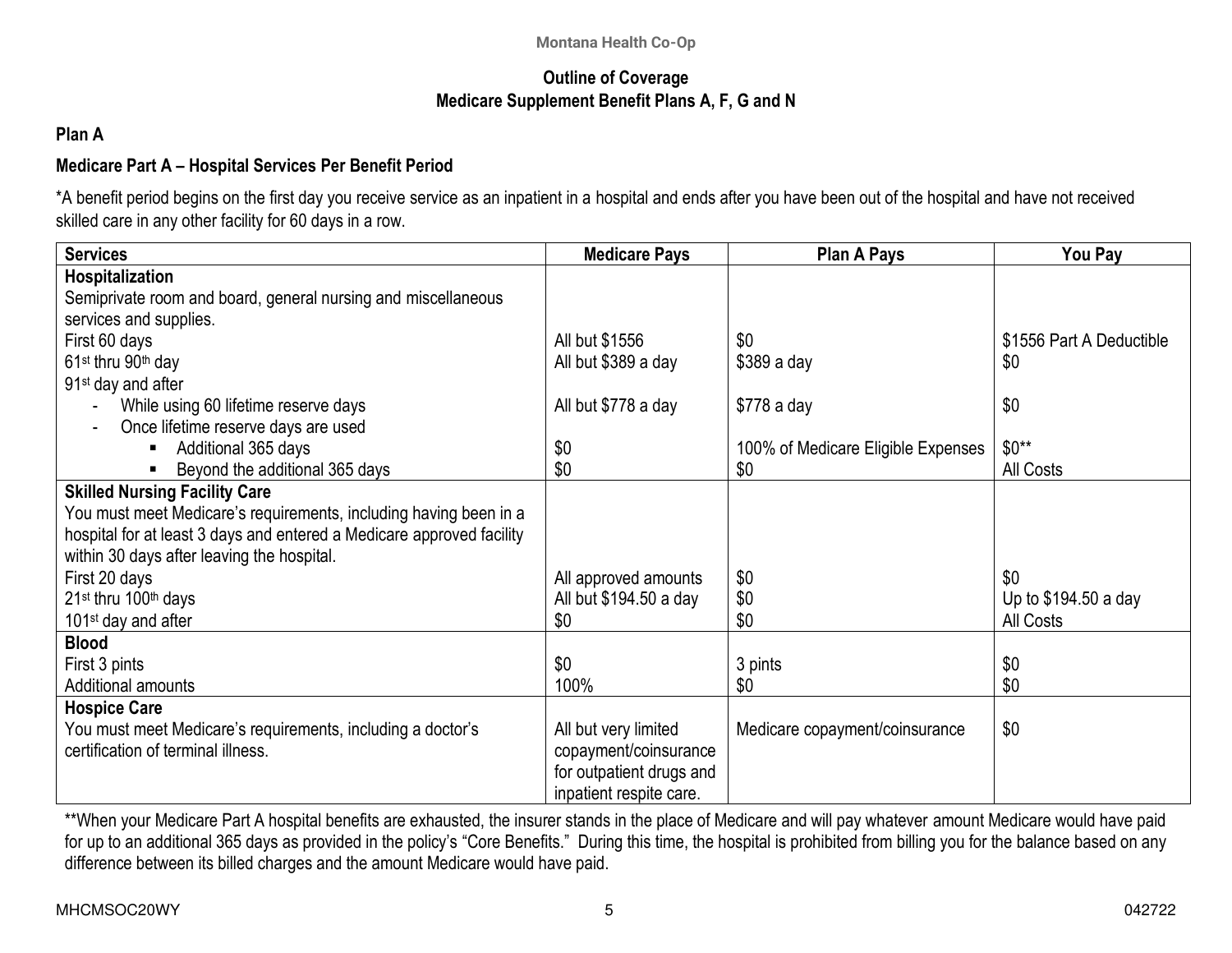### **Outline of Coverage Medicare Supplement Benefit Plans A, F, G and N**

## **Plan A**

### **Medicare Part B – Medical Services per Calendar Year**

\*Once you have been billed \$233 of Medicare Eligible Expenses for covered services (which are noted with an asterisk), your Medicare Part B Deductible will have been met for the calendar year.

| <b>Services</b>                                                       | <b>Medicare Pays</b> | <b>Plan A Pays</b> | You Pay                 |
|-----------------------------------------------------------------------|----------------------|--------------------|-------------------------|
| <b>Medical Expenses</b>                                               |                      |                    |                         |
| In or out of the hospital and outpatient hospital treatment, such as  |                      |                    |                         |
| Physician's services, inpatient and outpatient medical and surgical   |                      |                    |                         |
| services and supplies, physical and speech therapy, diagnostic tests, |                      |                    |                         |
| durable medical equipment                                             |                      |                    |                         |
| First \$233 of Medicare approved amounts*                             | \$0                  | \$0                | \$233 Part B Deductible |
| Remainder of Medicare approved amounts                                | Generally 80%        | Generally 20%      | \$0                     |
| Part B Excess Charges (above Medicare approved amounts)               | \$0                  | \$0                | All costs               |
| <b>Blood</b>                                                          |                      |                    |                         |
| First 3 pints                                                         | \$0                  | All costs          | \$0                     |
| Next \$233 of Medicare approved amounts*                              | \$0                  | \$0                | \$233 Part B Deductible |
| Remainder of Medicare approved amounts                                | 80%                  | 20%                | \$0                     |
| <b>Clinical Laboratory Services - Tests for diagnostic services</b>   | 100%                 | \$0                | \$0                     |

### **Parts A & B**

| Services                                                         | <b>Medicare Pays</b> | Plan A Pays | You Pav                 |
|------------------------------------------------------------------|----------------------|-------------|-------------------------|
| │ Home Health Care                                               |                      |             |                         |
| Medicare Approved Services                                       |                      |             |                         |
| - Medically necessary skilled care services and medical supplies | 100%                 | \$0         | \$0                     |
| - Durable medical equipment                                      |                      |             |                         |
| First \$233 of Medicare approved amounts*                        | \$0                  | \$0         | \$233 Part B Deductible |
| Remainder of Medicare approved amounts                           | 80%                  | 20%         | \$0                     |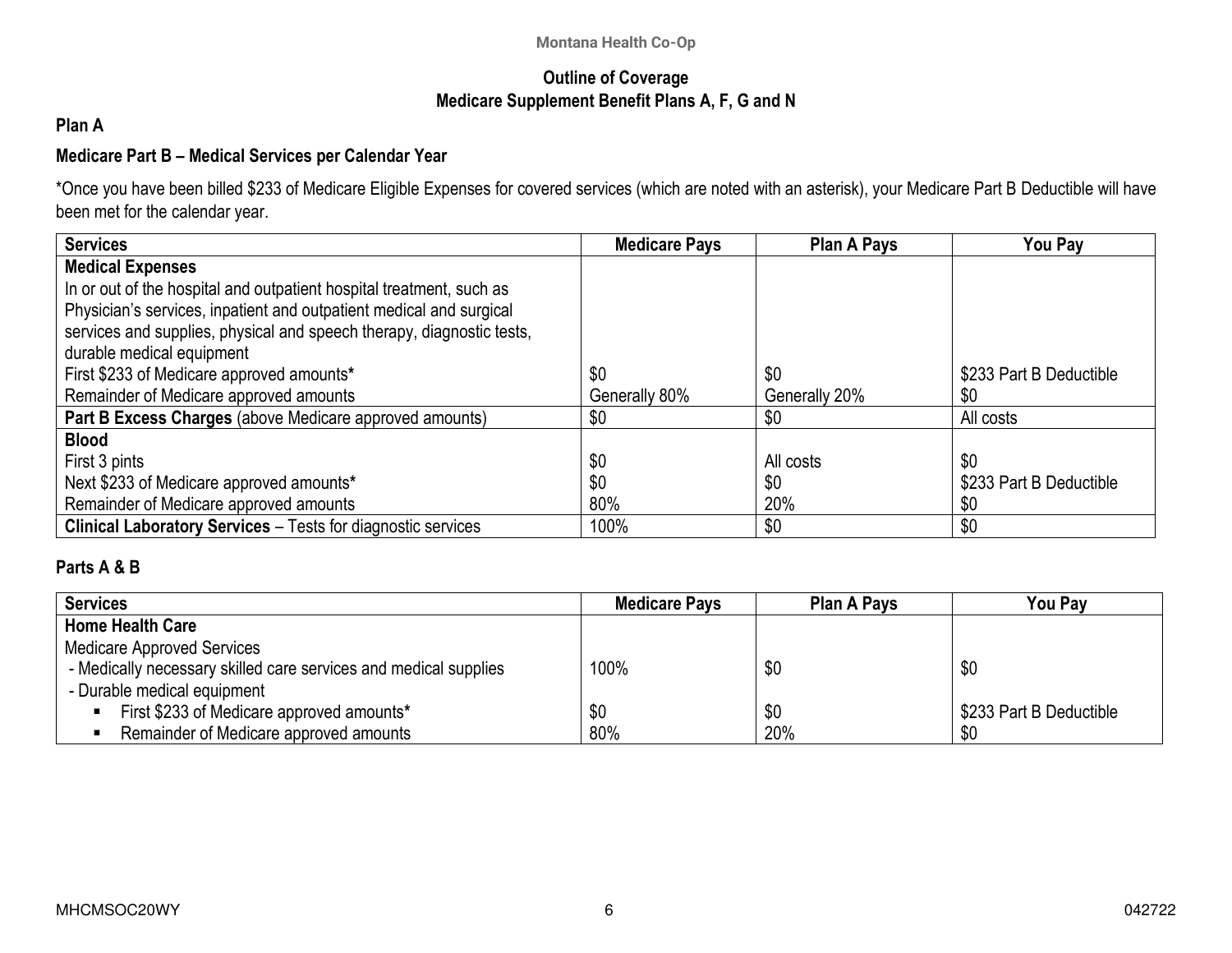### **Outline of Coverage Medicare Supplement Benefit Plans A, F, G and N**

### **Plan F**

## **Medicare Part A – Hospital Services Per Benefit Period**

\*A benefit period begins on the first day you receive service as an inpatient in a hospital and ends after you have been out of the hospital and have not received skilled care in any other facility for 60 days in a row.

| <b>Services</b>                                                       | <b>Medicare Pays</b>     | <b>Plan F Pays</b>                 | You Pay   |
|-----------------------------------------------------------------------|--------------------------|------------------------------------|-----------|
| Hospitalization                                                       |                          |                                    |           |
| Semiprivate room and board, general nursing and miscellaneous         |                          |                                    |           |
| services and supplies.                                                |                          |                                    |           |
| First 60 days                                                         | All but \$1556           | \$1556 Part A Deductible           | \$0       |
| 61 <sup>st</sup> thru 90 <sup>th</sup> day                            | All but \$389 a day      | $$389a$ day                        | \$0       |
| 91 <sup>st</sup> day and after                                        |                          |                                    |           |
| While using 60 lifetime reserve days                                  | All but \$778 a day      | \$778 a day                        | \$0       |
| Once lifetime reserve days are used                                   |                          |                                    |           |
| Additional 365 days<br>п                                              | \$0                      | 100% of Medicare Eligible Expenses | $$0**$    |
| Beyond the additional 365 days<br>л                                   | \$0                      | \$0                                | All Costs |
| <b>Skilled Nursing Facility Care</b>                                  |                          |                                    |           |
| You must meet Medicare's requirements, including having been in a     |                          |                                    |           |
| hospital for at least 3 days and entered a Medicare approved facility |                          |                                    |           |
| within 30 days after leaving the hospital.                            |                          |                                    |           |
| First 20 days                                                         | All approved amounts     | \$0                                | \$0       |
| 21st thru 100th days                                                  | All but \$194.50 a day   | Up to \$194.50 a day               | \$0       |
| 101 <sup>st</sup> day and after                                       | \$0                      | \$0                                | All Costs |
| <b>Blood</b>                                                          |                          |                                    |           |
| First 3 pints                                                         | \$0                      | 3 pints                            | \$0       |
| Additional amounts                                                    | 100%                     | \$0                                | \$0       |
| <b>Hospice Care</b>                                                   |                          |                                    |           |
| You must meet Medicare's requirements, including a doctor's           | All but very limited     | Medicare copayment/coinsurance     | \$0       |
| certification of terminal illness.                                    | copayment/coinsurance    |                                    |           |
|                                                                       | for outpatient drugs and |                                    |           |
|                                                                       | inpatient respite care.  |                                    |           |

\*\*When your Medicare Part A hospital benefits are exhausted, the insurer stands in the place of Medicare and will pay whatever amount Medicare would have paid for up to an additional 365 days as provided in the policy's "Core Benefits." During this time, the hospital is prohibited from billing you for the balance based on any difference between its billed charges and the amount Medicare would have paid.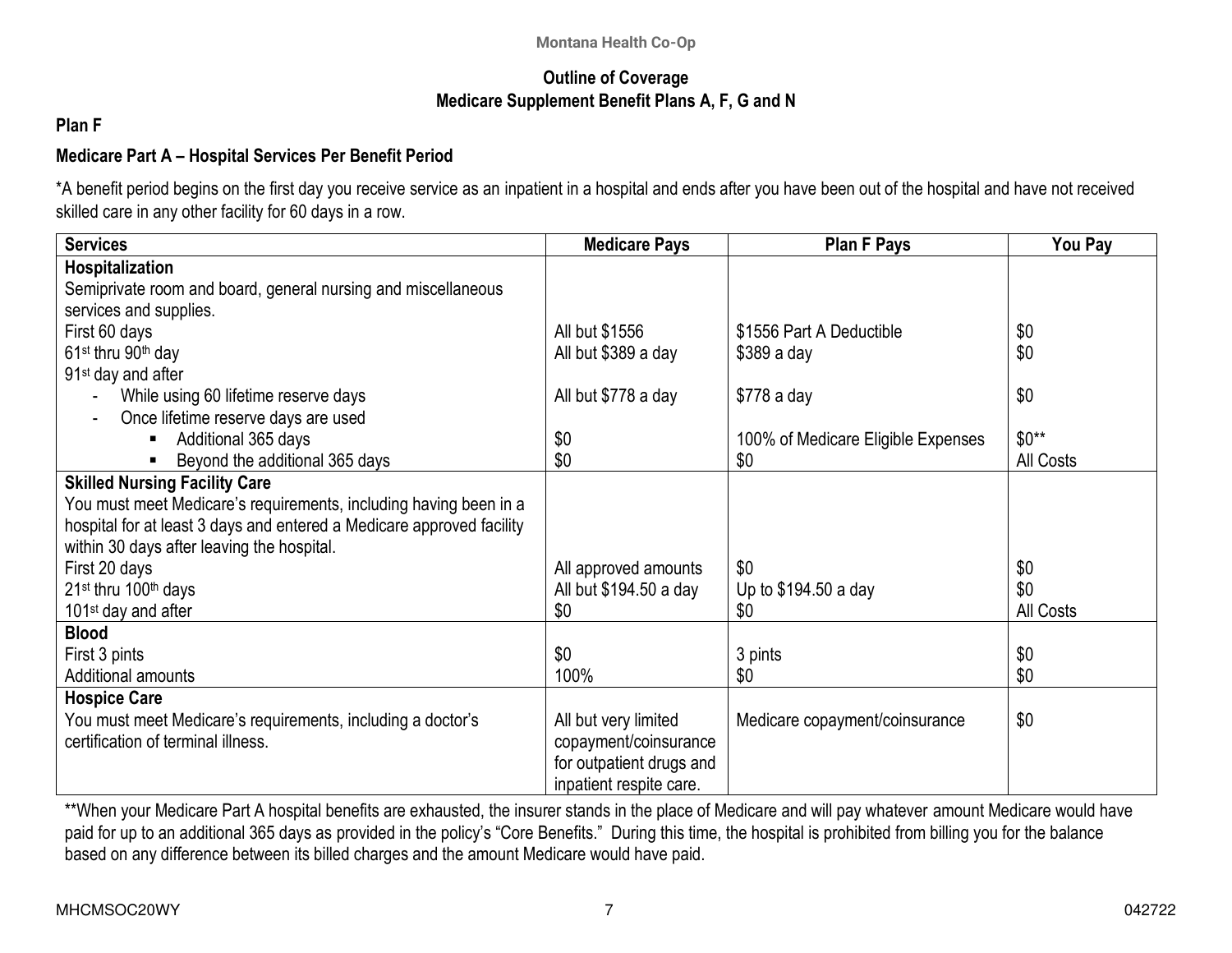### **Outline of Coverage Medicare Supplement Benefit Plans A, F, G and N**

## **Plan F**

### **Medicare Part B – Medical Services per Calendar Year**

\*Once you have been billed \$233 of Medicare Approved amounts for covered services (which are noted with an asterisk), your Medicare Part B Deductible will have been met for the calendar year.

| <b>Services</b>                                                       | <b>Medicare Pays</b> | <b>Plan F Pays</b>      | You Pay |
|-----------------------------------------------------------------------|----------------------|-------------------------|---------|
| <b>Medical Expenses</b>                                               |                      |                         |         |
| In or out of the hospital and outpatient hospital treatment, such as  |                      |                         |         |
| Physician's services, inpatient and outpatient medical and surgical   |                      |                         |         |
| services and supplies, physical and speech therapy, diagnostic tests, |                      |                         |         |
| durable medical equipment                                             |                      |                         |         |
| First \$233 of Medicare approved amounts*                             | \$0                  | \$233 Part B Deductible | \$0     |
| Remainder of Medicare approved amounts                                | Generally 80%        | Generally 20%           | \$0     |
| Part B Excess Charges (above Medicare approved amounts)               | \$0                  | 100%                    | \$0     |
| <b>Blood</b>                                                          |                      |                         |         |
| First 3 pints                                                         | \$0                  | All costs               | \$0     |
| Next \$233 of Medicare approved amounts*                              | \$0                  | \$233 Part B Deductible | \$0     |
| Remainder of Medicare approved amounts                                | 80%                  | \$20%                   | \$0     |
| <b>Clinical Laboratory Services - Tests for Diagnostic services</b>   | 100%                 | \$0                     | \$0     |

## **Parts A & B**

| <b>Services</b>                                                  | <b>Medicare Pays</b> | <b>Plan F Pays</b>      | <b>You Pay</b> |
|------------------------------------------------------------------|----------------------|-------------------------|----------------|
| <b>Home Health Care</b>                                          |                      |                         |                |
| <b>Medicare Approved Services</b>                                |                      |                         |                |
| - Medically necessary skilled care services and medical supplies | 100%                 | \$0                     | \$0            |
| - Durable medical equipment                                      |                      |                         |                |
| First \$233 of Medicare approved amounts*                        | \$0                  | \$233 Part B Deductible | \$0            |
| Remainder of Medicare approved amounts                           | 80%                  | 20%                     | \$0            |

### **Other Benefits Not Covered by Medicare**

| <b>Services</b>                                                        | <b>Medicare Pays</b> | <b>Plan F Pays</b>        | You Pav                    |
|------------------------------------------------------------------------|----------------------|---------------------------|----------------------------|
| <b>Foreign Travel Not Covered by Medicare</b>                          |                      |                           |                            |
| Medically necessary emergency care services beginning during the first |                      |                           |                            |
| 60 days of each trip outside the USA.                                  |                      |                           |                            |
| First \$250 each calendar year                                         | \$0                  | \$0                       | \$250                      |
| Remainder of charges                                                   | \$0                  | 80% to a lifetime maximum | 20% and amounts over the   |
|                                                                        |                      | benefit of \$50,000.      | \$50,000 lifetime maximum. |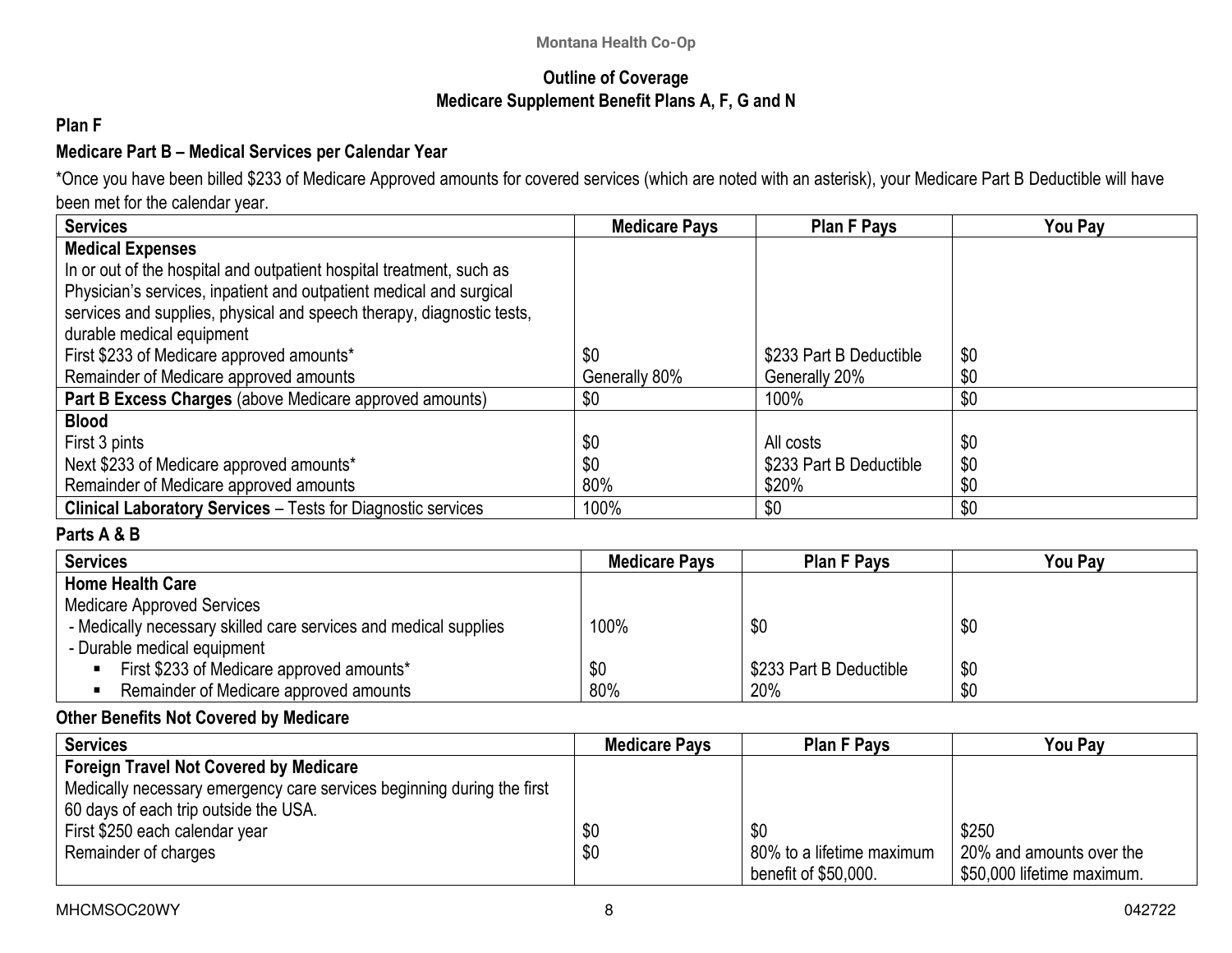### **Outline of Coverage Medicare Supplement Benefit Plans A, F, G and N**

## **Plan G**

## **Medicare Part A – Hospital Services Per Benefit Period**

\*A benefit period begins on the first day you receive service as an inpatient in a hospital and ends after you have been out of the hospital and have not received skilled care in any other facility for 60 days in a row.

| <b>Services</b>                                                       | <b>Medicare Pays</b>     | Plan G Pays                        | You Pay   |
|-----------------------------------------------------------------------|--------------------------|------------------------------------|-----------|
| <b>Hospitalization</b>                                                |                          |                                    |           |
| Semiprivate room and board, general nursing and miscellaneous         |                          |                                    |           |
| services and supplies.                                                |                          |                                    |           |
| First 60 days                                                         | All but \$1556           | \$1556 Part A Deductible           | \$0       |
| 61 <sup>st</sup> thru 90 <sup>th</sup> day                            | All but \$389 a day      | $$389a$ day                        | \$0       |
| 91 <sup>st</sup> day and after                                        |                          |                                    |           |
| While using 60 lifetime reserve days                                  | All but \$778 a day      | $$778$ a day                       | \$0       |
| Once lifetime reserve days are used                                   |                          |                                    |           |
| Additional 365 days                                                   | \$0                      | 100% of Medicare Eligible Expenses | $$0**$    |
| Beyond the additional 365 days                                        | \$0                      | \$0                                | All Costs |
| <b>Skilled Nursing Facility Care</b>                                  |                          |                                    |           |
| You must meet Medicare's requirements, including having been in a     |                          |                                    |           |
| hospital for at least 3 days and entered a Medicare approved facility |                          |                                    |           |
| within 30 days after leaving the hospital.                            |                          |                                    |           |
| First 20 days                                                         | All approved amounts     | \$0                                | \$0       |
| 21 <sup>st</sup> thru 100 days                                        | All but \$194.50 a day   | Up to \$194.50 a day               | \$0       |
| 101 <sup>st</sup> day and after                                       | \$0                      | \$0                                | All Costs |
| <b>Blood</b>                                                          |                          |                                    |           |
| First 3 pints                                                         | \$0                      | 3 pints                            | \$0       |
| <b>Additional amounts</b>                                             | 100%                     | \$0                                | \$0       |
| <b>Hospice Care</b>                                                   |                          |                                    |           |
| You must meet Medicare's requirements, including a doctor's           | All but very limited     | Medicare copayment/coinsurance     | \$0       |
| certification of terminal illness.                                    | copayment/coinsurance    |                                    |           |
|                                                                       | for outpatient drugs and |                                    |           |
|                                                                       | inpatient respite care.  |                                    |           |

\*\*When your Medicare Part A hospital benefits are exhausted, the insurer stands in the place of Medicare and will pay whatever amount Medicare would have paid for up to an additional 365 days as provided in the policy's "Core Benefits." During this time, the hospital is prohibited from billing you for the balance based on any difference between its billed charges and the amount Medicare would have paid.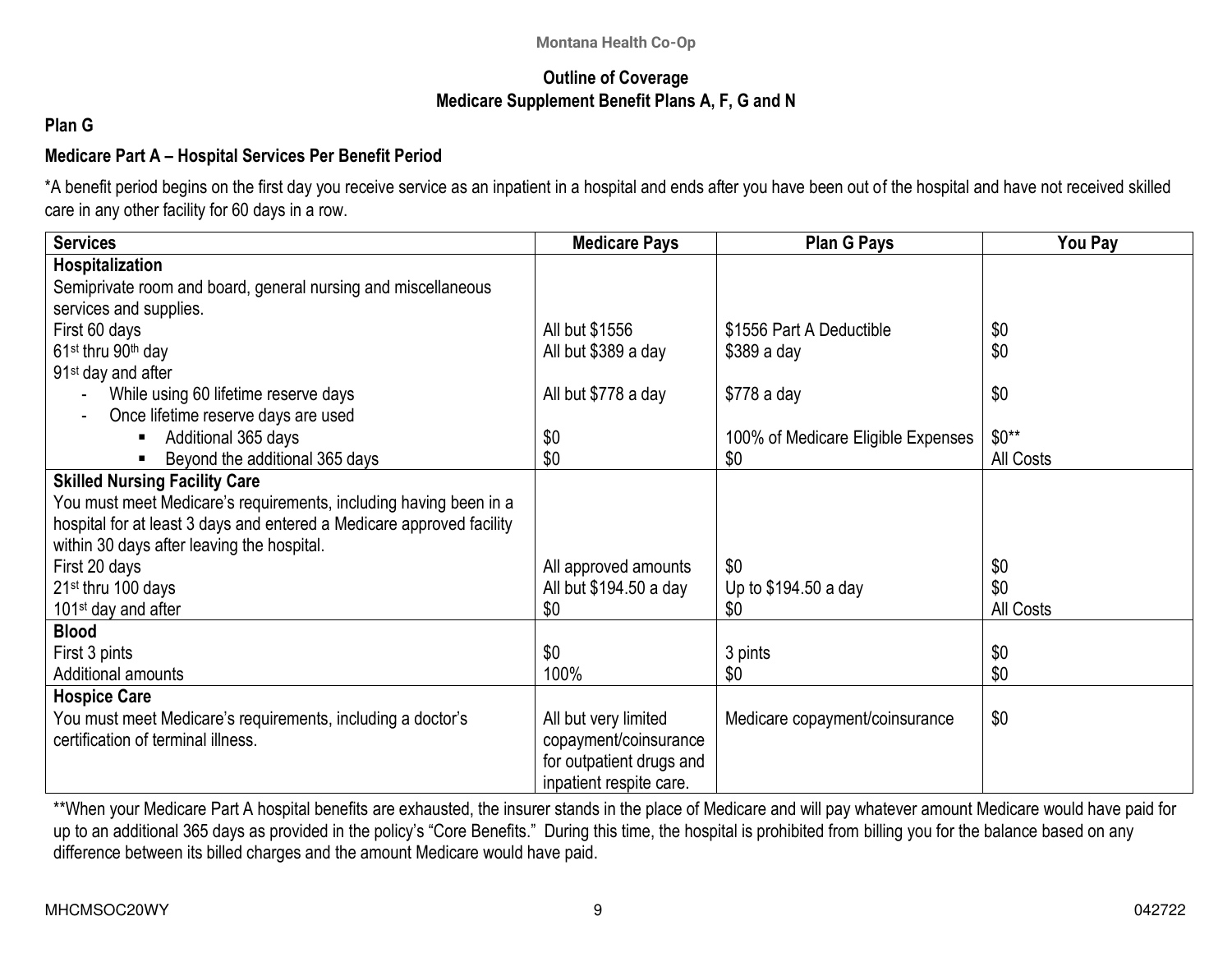### **Outline of Coverage Medicare Supplement Benefit Plans A, F, G and N**

### **Plan G Medicare Part B – Medical Services per Calendar Year**

\*Once you have been billed \$233 of Medicare approved amounts for covered services (which are noted with an asterisk), your Medicare Part B Deductible will have been met for the calendar year.

| <b>Services</b>                                                                                                                                                                                                                                   | <b>Medicare Pays</b> | <b>Plan G Pays</b>   | <b>You Pay</b>                                          |
|---------------------------------------------------------------------------------------------------------------------------------------------------------------------------------------------------------------------------------------------------|----------------------|----------------------|---------------------------------------------------------|
| <b>Medical Expenses</b>                                                                                                                                                                                                                           |                      |                      |                                                         |
| In or out of the hospital and outpatient hospital treatment, such as<br>Physician's services, inpatient and outpatient medical and surgical<br>services and supplies, physical and speech therapy, diagnostic tests,<br>durable medical equipment |                      |                      |                                                         |
| First \$233 of Medicare approved amounts*<br>Remainder of Medicare approved amounts                                                                                                                                                               | \$0<br>Generally 80% | \$0<br>Generally 20% | \$233 (Unless Part B Deductible<br>has been met)<br>\$0 |
| Part B Excess Charges (above Medicare approved amounts)                                                                                                                                                                                           | \$0                  | 100%                 | \$0                                                     |
| <b>Blood</b>                                                                                                                                                                                                                                      |                      |                      |                                                         |
| First 3 pints                                                                                                                                                                                                                                     | \$0                  | All costs            | \$0                                                     |
| Next \$233 of Medicare approved amounts*                                                                                                                                                                                                          | \$0                  | \$0                  | \$233 (Unless Part B Deductible                         |
| Remainder of Medicare approved amounts                                                                                                                                                                                                            | 80%                  | \$20%                | has been met)<br>\$0                                    |
| <b>Clinical Laboratory Services - Tests for Diagnostic services</b>                                                                                                                                                                               | 100%                 | \$0                  | \$0                                                     |

### **Parts A & B**

| <b>Services</b>                                                  | <b>Medicare Pays</b> | <b>Plan G Pays</b> | You Pay                         |
|------------------------------------------------------------------|----------------------|--------------------|---------------------------------|
| <b>Home Health Care</b>                                          |                      |                    |                                 |
| <b>Medicare Approved Services</b>                                |                      |                    |                                 |
| - Medically necessary skilled care services and medical supplies | 100%                 | \$0                | \$0                             |
| - Durable medical equipment                                      |                      |                    |                                 |
| First \$233 of Medicare approved amounts*<br>$\blacksquare$      | \$0                  | \$0                | \$233 (Unless Part B Deductible |
| Remainder of Medicare approved amounts                           | 80%                  | 20%                | has been met)                   |
|                                                                  |                      |                    | \$0                             |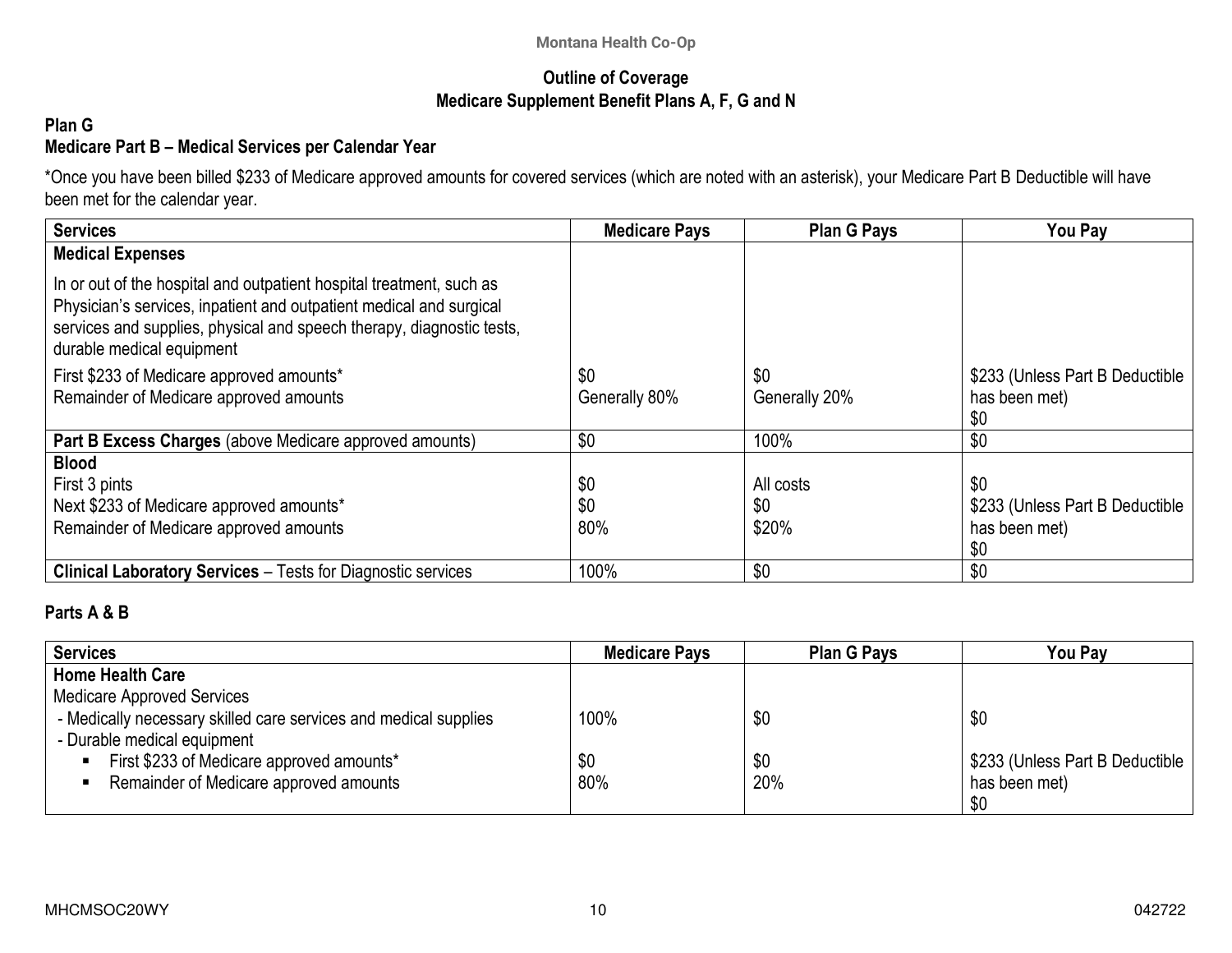## **Outline of Coverage Medicare Supplement Benefit Plans A, F, G and N**

# **Plan G**

### **Other Benefits Not Covered by Medicare**

| <b>Services</b>                                                        | <b>Medicare Pays</b> | <b>Plan G Pays</b>        | You Pav                    |
|------------------------------------------------------------------------|----------------------|---------------------------|----------------------------|
| <b>Foreign Travel Not Covered by Medicare</b>                          |                      |                           |                            |
| Medically necessary emergency care services beginning during the first |                      |                           |                            |
| 60 days of each trip outside the USA.                                  |                      |                           |                            |
| First \$250 each calendar year                                         | \$0                  | \$0                       | \$250                      |
| <b>Remainder of Charges</b>                                            | \$0                  | 80% to a lifetime maximum | 20% and amounts over the   |
|                                                                        |                      | benefit of \$50,000.      | \$50,000 lifetime maximum. |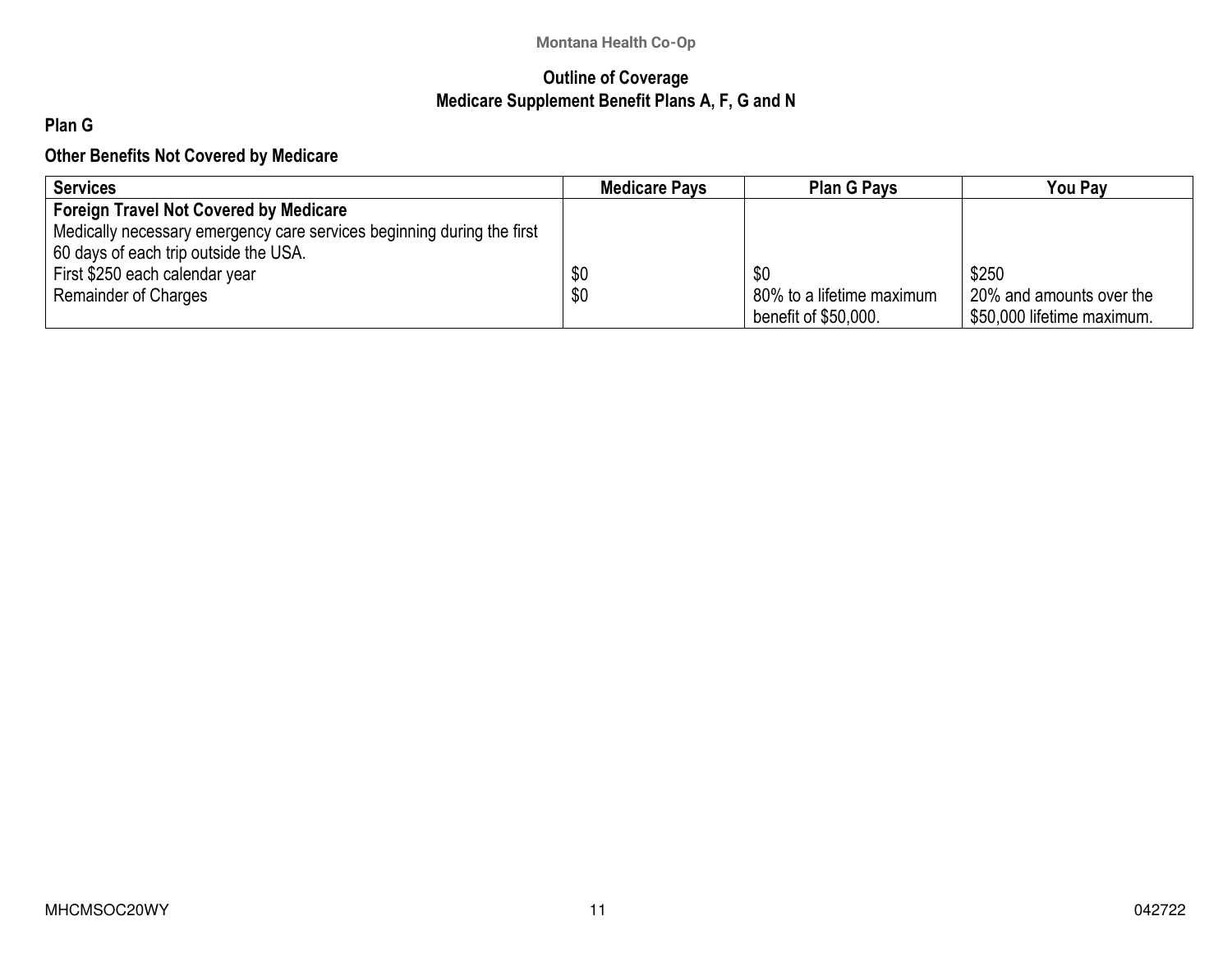### **Outline of Coverage Medicare Supplement Benefit Plans A, F, G and N**

### **Plan N**

## **Medicare Part A – Hospital Services Per Benefit Period**

\*A benefit period begins on the first day you receive service as an inpatient in a hospital and ends after you have been out of the hospital and have not received skilled care in any other facility for 60 days in a row.

| <b>Services</b>                                                   | <b>Medicare Pays</b>     | <b>Plan N Pays</b>                 | You Pay   |
|-------------------------------------------------------------------|--------------------------|------------------------------------|-----------|
| Hospitalization                                                   |                          |                                    |           |
| Semiprivate room and board, general nursing and miscellaneous     |                          |                                    |           |
| services and supplies.                                            |                          |                                    |           |
| First 60 days                                                     | All but \$1556           | \$1556 Part A Deductible           | \$0       |
| 61 <sup>st</sup> thru 90 <sup>th</sup> day                        | All but \$389 a day      | $$389a$ day                        | \$0       |
| 91 <sup>st</sup> day and after                                    |                          |                                    |           |
| While using 60 lifetime reserve days                              | All but \$778 a day      | $$778a$ day                        | \$0       |
| Once lifetime reserve days are used                               |                          |                                    |           |
| Additional 365 days                                               | \$0                      | 100% of Medicare Eligible Expenses | $$0**$    |
| Beyond the additional 365 days                                    | \$0                      | \$0                                | All Costs |
| <b>Skilled Nursing Facility Care</b>                              |                          |                                    |           |
| You must meet Medicare's requirements, including having been      |                          |                                    |           |
| in a hospital for at least 3 days and entered a Medicare approved |                          |                                    |           |
| facility within 30 days after leaving the hospital.               |                          |                                    |           |
| First 20 days                                                     | All approved amounts     | \$0                                | \$0       |
| 21 <sup>st</sup> thru 100 days                                    | All but \$194.50 a day   | Up to \$194.50 a day               | \$0       |
| 101 <sup>st</sup> day and after                                   | \$0                      | \$0                                | All Costs |
| <b>Blood</b>                                                      |                          |                                    |           |
| First 3 pints                                                     | \$0                      | 3 pints                            | \$0       |
| Additional amounts                                                | 100%                     | \$0                                | \$0       |
| <b>Hospice Care</b>                                               |                          |                                    |           |
| You must meet Medicare's requirements, including a doctor's       | All but very limited     | Medicare copayment/coinsurance     | \$0       |
| certification of terminal illness.                                | copayment/coinsurance    |                                    |           |
|                                                                   | for outpatient drugs and |                                    |           |
|                                                                   | inpatient respite care.  |                                    |           |

\*\*When your Medicare Part A hospital benefits are exhausted, the insurer stands in the place of Medicare and will pay whatever amount Medicare would have paid for up to an additional 365 days as provided in the policy's "Core Benefits." During this time, the hospital is prohibited from billing you for the balance based on any difference between its billed charges and the amount Medicare would have paid.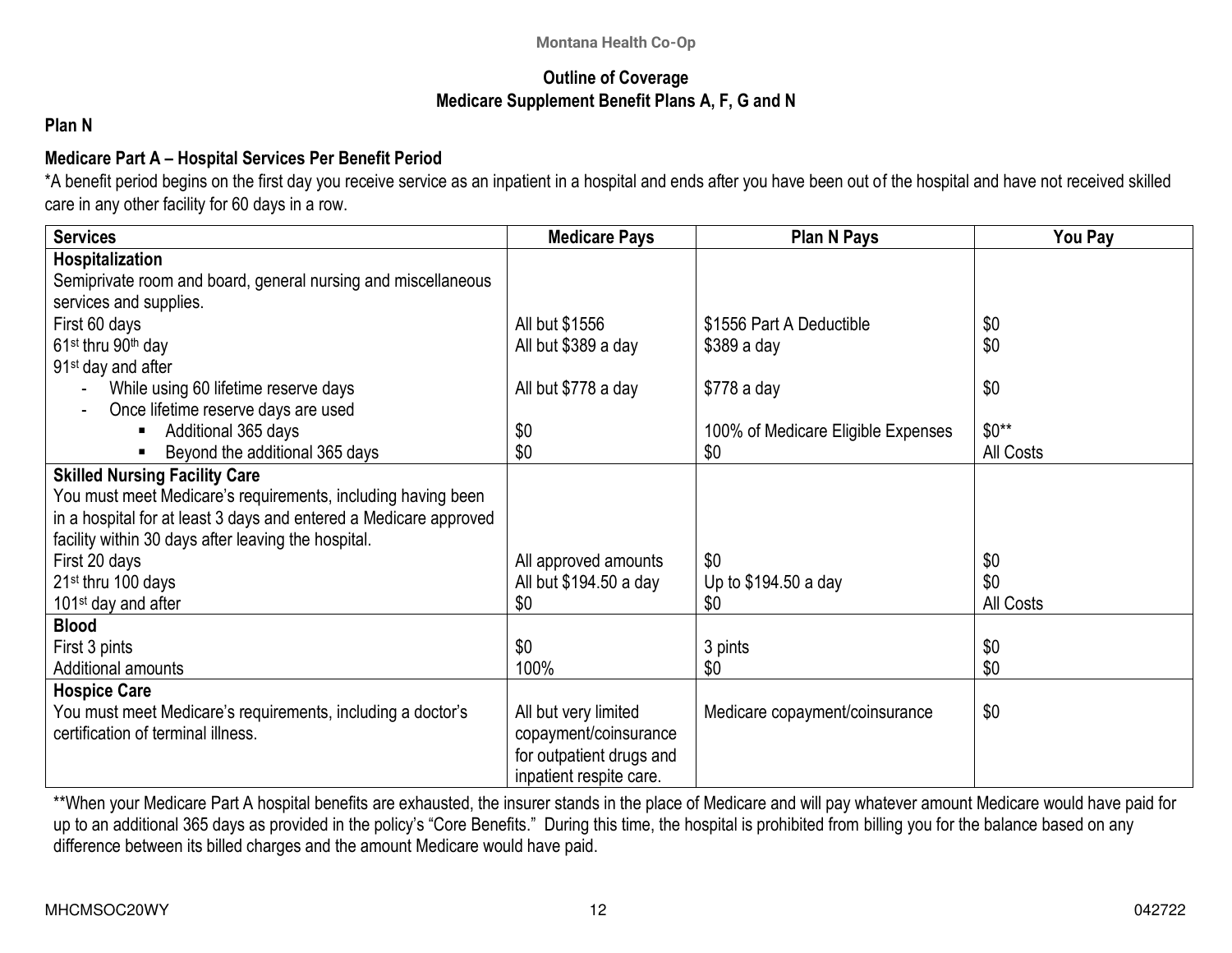### **Outline of Coverage Medicare Supplement Benefit Plans A, F, G and N**

### **Plan N**

## **Medicare Part B – Medical Services per Calendar Year**

\*Once you have been billed \$233 of Medicare Approved amounts for covered services (which are noted with an asterisk), your Medicare Part B Deductible will have been met for the calendar year.

| <b>Services</b>                                                                                                                                                                                                                                                                                                                                                  | <b>Medicare Pays</b> | <b>Plan N Pays</b>                                                                                                                                                                                                                                               | You Pay                                                                                                                                                                                                                                                                   |
|------------------------------------------------------------------------------------------------------------------------------------------------------------------------------------------------------------------------------------------------------------------------------------------------------------------------------------------------------------------|----------------------|------------------------------------------------------------------------------------------------------------------------------------------------------------------------------------------------------------------------------------------------------------------|---------------------------------------------------------------------------------------------------------------------------------------------------------------------------------------------------------------------------------------------------------------------------|
| <b>Medical Expenses</b><br>In or out of the hospital and outpatient hospital treatment, such as Physician's<br>services, inpatient and outpatient medical and surgical services and supplies,<br>physical and speech therapy, diagnostic tests, durable medical equipment<br>First \$233 of Medicare approved amounts*<br>Remainder of Medicare approved amounts | \$0<br>Generally 80% | \$0<br>Balance, other than up to<br>\$20 per office visit and up<br>to \$50 per emergency<br>room visit. The copayment<br>of up to \$50 is waived if<br>the insured is admitted to<br>any hospital and the<br>emergency visit is covered<br>as a Medicare Part A | \$233 Part B Deductible<br>Up to \$20 per office visit<br>and up to \$50 per<br>emergency room visit. The<br>copayment of up to \$50 is<br>waived if the insured is<br>admitted to any hospital<br>and the emergency visit is<br>covered as a Medicare Part<br>A expense. |
|                                                                                                                                                                                                                                                                                                                                                                  |                      | expense.                                                                                                                                                                                                                                                         |                                                                                                                                                                                                                                                                           |
| <b>Part B Excess Charges (above Medicare approved amounts)</b>                                                                                                                                                                                                                                                                                                   | \$0                  | \$0                                                                                                                                                                                                                                                              | All costs                                                                                                                                                                                                                                                                 |
| <b>Blood</b>                                                                                                                                                                                                                                                                                                                                                     |                      |                                                                                                                                                                                                                                                                  |                                                                                                                                                                                                                                                                           |
| First 3 pints                                                                                                                                                                                                                                                                                                                                                    | \$0                  | All costs                                                                                                                                                                                                                                                        | \$0                                                                                                                                                                                                                                                                       |
| Next \$233 of Medicare approved amounts*                                                                                                                                                                                                                                                                                                                         | \$0                  | \$0                                                                                                                                                                                                                                                              | \$233 Part B Deductible                                                                                                                                                                                                                                                   |
| Remainder of Medicare approved amounts                                                                                                                                                                                                                                                                                                                           | 80%                  | \$20%                                                                                                                                                                                                                                                            | \$0                                                                                                                                                                                                                                                                       |
| <b>Clinical Laboratory Services</b> – Tests for diagnostic services                                                                                                                                                                                                                                                                                              | 100%                 | \$0                                                                                                                                                                                                                                                              | \$0                                                                                                                                                                                                                                                                       |

## **Parts A & B**

| <b>Services</b>                                                  | <b>Medicare Pays</b> | <b>Plan N Pays</b> | <b>You Pay</b>          |
|------------------------------------------------------------------|----------------------|--------------------|-------------------------|
| <b>Home Health Care</b>                                          |                      |                    |                         |
| <b>Medicare Approved Services</b>                                |                      |                    |                         |
| - Medically necessary skilled care services and medical supplies | 100%                 | \$0                | \$0                     |
| - Durable medical equipment                                      |                      |                    |                         |
| First \$233 of Medicare approved amounts*                        | \$0                  | \$0                | \$233 Part B Deductible |
| Remainder of Medicare approved amounts                           | 80%                  | 20%                | \$0                     |